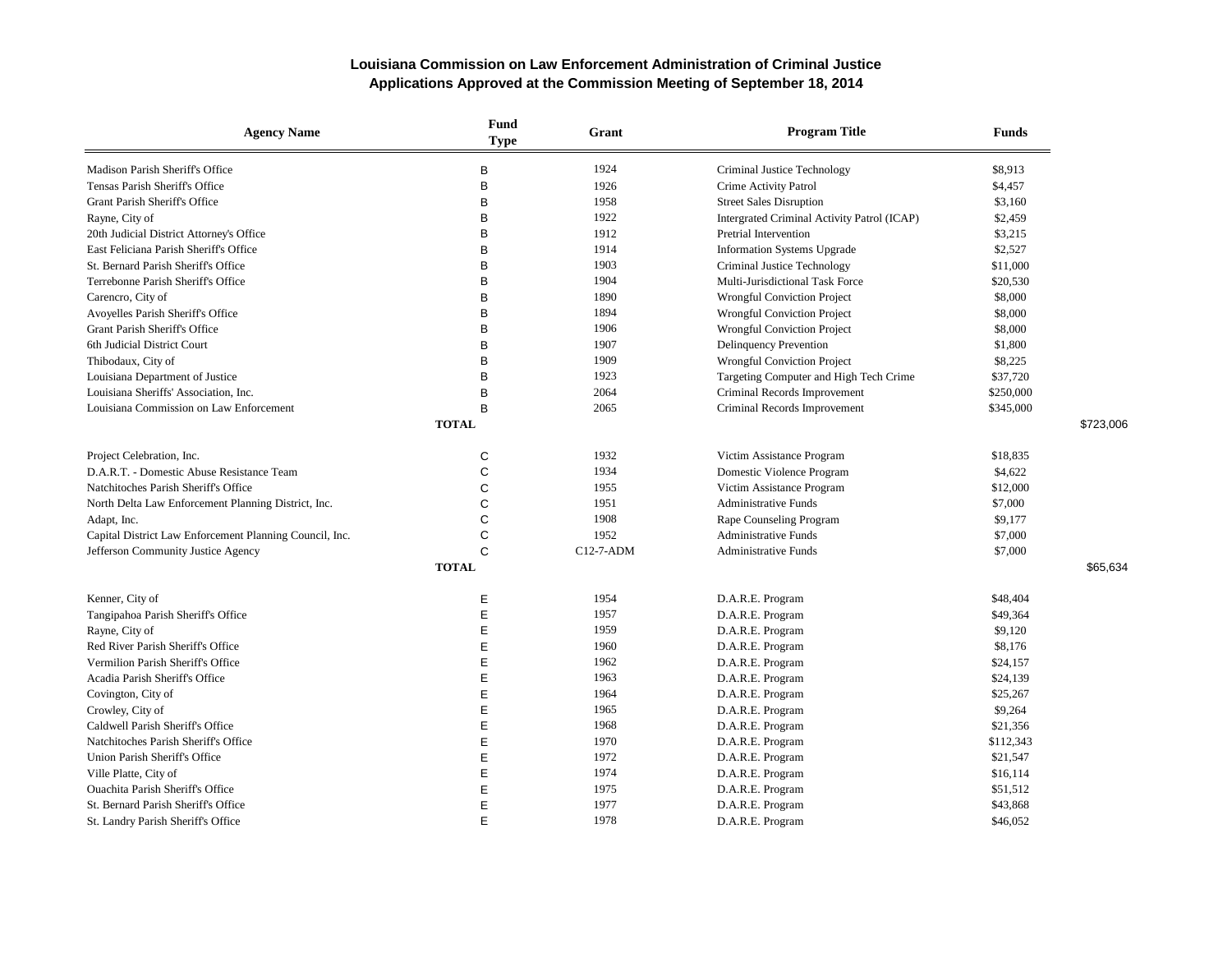| Concordia Parish Sheriff's Office                    | Ε | 1979 | D.A.R.E. Program         | \$42,588  |
|------------------------------------------------------|---|------|--------------------------|-----------|
| Jefferson Davis Parish Sheriff's Office              | E | 1980 | D.A.R.E. Program         | \$44,894  |
| Bossier Parish Sheriff's Office                      | E | 1981 | D.A.R.E. Program         | \$54,616  |
| Franklin, City of                                    | E | 1984 | D.A.R.E. Program         | \$11,197  |
| Baton Rouge, City of                                 | E | 1986 | D.A.R.E. Program         | \$69,201  |
| Webster Parish Sheriff's Office                      | E | 1987 | D.A.R.E. Program         | \$22,177  |
| Basile, Town of                                      | E | 1991 | D.A.R.E. Program         | \$11,737  |
| Tensas Parish Sheriff's Office                       | E | 1993 | D.A.R.E. Program         | \$13,484  |
| Claiborne Parish Sheriff's Office                    | E | 1994 | D.A.R.E. Program         | \$20,761  |
| Livingston Parish Sheriff's Office                   | E | 1995 | D.A.R.E. Program         | \$80,477  |
| LaSalle Parish Sheriff's Office                      | E | 1996 | D.A.R.E. Program         | \$23,031  |
| St. James Parish Sheriff's Office                    | E | 1997 | D.A.R.E. Program         | \$19,903  |
| Pineville, City of                                   | E | 1998 | D.A.R.E. Program         | \$23,398  |
| New Orleans, City of - New Orleans Police Department | E | 1999 | D.A.R.E. Program         | \$190,200 |
| East Baton Rouge Parish Sheriff's Office             | E | 2000 | D.A.R.E. Program         | \$101,088 |
| Caddo Parish Sheriff's Office                        | E | 2001 | D.A.R.E. Program         | \$50,636  |
| DeRidder, City of                                    | E | 2002 | D.A.R.E. Program         | \$22,400  |
| St. Martin Parish Sheriff's Office                   | E | 2003 | D.A.R.E. Program         | \$21,300  |
| Cameron Parish Sheriff's Office                      | E | 2004 | D.A.R.E. Program         | \$18,152  |
| Shreveport, City of                                  | E | 2005 | D.A.R.E. Program         | \$119,438 |
| Franklin Parish Sheriff's Office                     | E | 2006 | D.A.R.E. Program         | \$12,361  |
| DeQuincy, City of                                    | E | 2007 | D.A.R.E. Program         | \$16,191  |
| Morehouse Parish Sheriff's Office                    | E | 2008 | D.A.R.E. Program         | \$44,804  |
| Allen Parish Sheriff's Office                        | E | 2010 | D.A.R.E. Program         | \$39,793  |
| Calcasieu Parish Sheriff's Office                    | E | 2011 | D.A.R.E. Program         | \$141,604 |
| Avoyelles Parish Sheriff's Office                    | E | 2012 | D.A.R.E. Program         | \$24,464  |
| Catahoula Parish Sheriff's Office                    | E | 2013 | D.A.R.E. Program         | \$21,861  |
| Mandeville, City of                                  | E | 2015 | D.A.R.E. Program         | \$26,179  |
| St. Mary Parish Sheriff's Office                     | E | 2016 | D.A.R.E. Program         | \$27,663  |
| Grant Parish Sheriff's Office                        | E | 2017 | D.A.R.E. Program         | \$22,051  |
| Lafourche Parish Sheriff's Office                    | E | 2018 | D.A.R.E. Program         | \$82,986  |
| Alexandria, City of                                  | E | 2019 | D.A.R.E. Program         | \$24,223  |
| St. Helena Parish Sheriff's Office                   | E | 2020 | D.A.R.E. Program         | \$9,723   |
| Rapides Parish Sheriff's Office                      | E | 2021 | D.A.R.E. Program         | \$98,578  |
| Baker, City of                                       | E | 2024 | D.A.R.E. Program         | \$22,159  |
| Calcasieu Parish Sheriff's Office                    | E | 2026 | D.A.R.E. Training Center | \$15,000  |
| Winn Parish Sheriff's Office                         | E | 2027 | D.A.R.E. Program         | \$16,582  |
| Monroe, City of                                      | E | 2028 | D.A.R.E. Program         | \$24,709  |
| Beauregard Parish Sheriff's Office                   | E | 2032 | D.A.R.E. Program         | \$23,317  |
| Jackson Parish Sheriff's Office                      | E | 2033 | D.A.R.E. Program         | \$6,616   |
| Terrebonne Parish Sheriff's Office                   | E | 2034 | D.A.R.E. Program         | \$46,903  |
| Sabine Parish Sheriff's Office                       | E | 2035 | D.A.R.E. Program         | \$22,843  |
| Orleans Parish Sheriff's Office                      | E | 2037 | D.A.R.E. Program         | \$28,157  |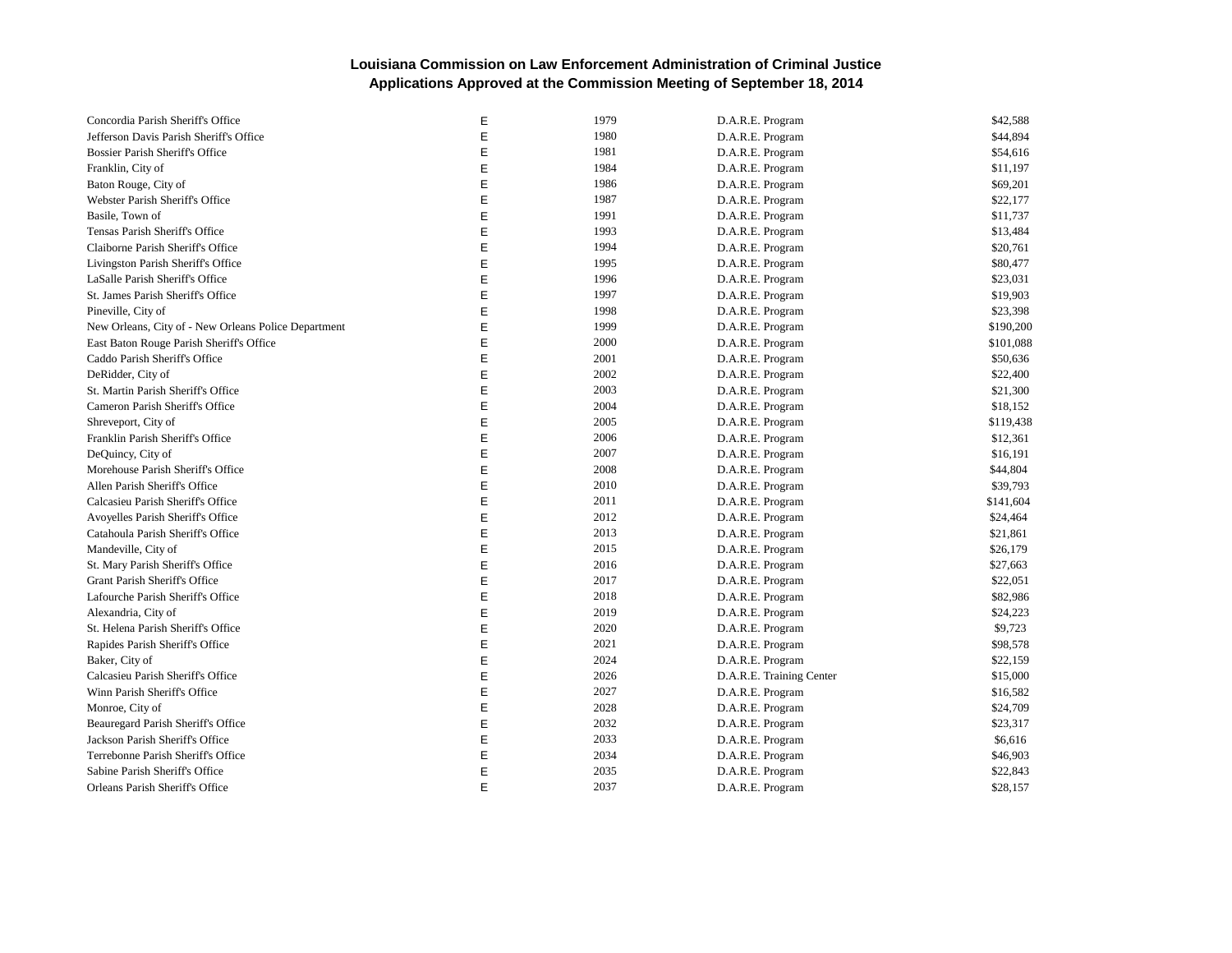| Minden, City of                               | E            | 2038      | D.A.R.E. Program                       | \$23,143 |             |
|-----------------------------------------------|--------------|-----------|----------------------------------------|----------|-------------|
| St. Charles Parish Sheriff's Office           | E            | 2039      | D.A.R.E. Program                       | \$64,657 |             |
| Plaquemine Parish Sheriff's Office            | E            | 2041      | D.A.R.E. Program                       | \$65,181 |             |
| Lincoln Parish Sheriff's Office               | E            | 2043      | D.A.R.E. Program                       | \$99,074 |             |
| Pointe Coupee Parish Sheriff's Office         | E            | 2044      | D.A.R.E. Program                       | \$24,391 |             |
| Bienville Parish Sheriff's Office             | E            | 2045      | D.A.R.E. Program                       | \$15,639 |             |
| Vernon Parish Sheriff's Office                | E            | 2046      | D.A.R.E. Program                       | \$44,172 |             |
| St. John the Baptist Parish Sheriff's Office  | E            | 2047      | D.A.R.E. Program                       | \$67,923 |             |
| Opelousas, City of                            | E            | 2049      | D.A.R.E. Program                       | \$46,514 |             |
| Mamou, Town of                                | E            | 2050      | D.A.R.E. Program                       | \$12,703 |             |
| Ferriday, Town of                             | E            | 2051      | D.A.R.E. Program                       | \$13,867 |             |
| DeSoto Parish Sheriff's Office                | E            | 2052      | D.A.R.E. Program                       | \$25,318 |             |
| West Feliciana Parish Sheriff's Office        | E            | 2053      | D.A.R.E. Program                       | \$27,846 |             |
| East Feliciana Parish Sheriff's Office        | E            | 2054      | D.A.R.E. Program                       | \$16,300 |             |
| Assumption Parish Sheriff's Office            | E            | 2055      | D.A.R.E. Program                       | \$67,285 |             |
| Leesville, City of                            | E            | 2056      | D.A.R.E. Program                       | \$21,963 |             |
| Morgan City, City of                          | E            | 2057      | D.A.R.E. Program                       | \$21,787 |             |
| Richland Parish Sheriff's Office              | E            | 2058      | D.A.R.E. Program                       | \$21,516 |             |
| Abbeville, City of                            | E            | 2059      | D.A.R.E. Program                       | \$14,782 |             |
| West Baton Rouge Parish Sheriff's Office      | E            | 2060      | D.A.R.E. Program                       | \$22,087 |             |
| East Carroll Parish Sheriff's Office          | E            | 2063      | D.A.R.E. Program                       | \$9,447  |             |
|                                               | <b>TOTAL</b> |           |                                        |          | \$2,995,723 |
| Bossier Parish Sheriff's Office               | J            | 1888      | Diversion Program                      | \$20,515 |             |
| Winn Parish Sheriff's Office                  | J            | 1902      | SRO - School Resource Officer          | \$18,050 |             |
| Capital District L.E.P.C., Inc.               | J            | J12-5-ADM | <b>Administrative Funds</b>            | \$1,888  |             |
| Options for Independence                      |              | 1893      | <b>Mental Health Services</b>          | \$28,687 |             |
|                                               | <b>TOTAL</b> |           |                                        |          | \$69.140    |
| Natchitoches, City of                         | M            | 1905      | Domestic Violence Investigation        | \$10,695 |             |
| 12th Judicial District Attorney's Office      | M            | 1946      | <b>Domestic Violence Prosecution</b>   | \$14,835 |             |
| Lafayette City Parish Consolidated Government | M            | 1918      | Violence Tracking                      | \$28,072 |             |
| Livingston Parish Sheriff's Office            | M            | 1895      | Combination Investigation              | \$8,338  |             |
| Tangipahoa Parish Sheriff's Office            | М            | 1897      | Law Enforcement Policy Development     | \$16,296 |             |
| West Feliciana Parish Sheriff's Office        | M            | 1910      | Combination Investigation              | \$8,168  |             |
| Plaquemine, City of                           | M            | 1911      | <b>Domestic Violence Prosecution</b>   | \$14,274 |             |
| St. Francisville, Town of                     | M            | 1921      | Combination Investigation              | \$2,500  |             |
| Plaquemines Parish Sheriff's Office           | M            | 1917      | Combination Investigation              | \$5,139  |             |
| Louisiana Supreme Court                       | M            | 1891      | <b>Domestic Violence Network</b>       | \$46,070 |             |
| Pine Hills Children's Advocacy Center, Inc.   | M            | 1896      | Sexual Assault Program                 | \$13,374 |             |
| Baton Rouge, City of                          | M            | 1913      | <b>Batterers' Intervention Program</b> | \$30,752 |             |
| Livingston Youth & Family Counseling, Inc.    | M            | 1925      | Sexual Assault Program                 | \$12,925 |             |
|                                               | <b>TOTAL</b> |           |                                        |          | \$211,438   |